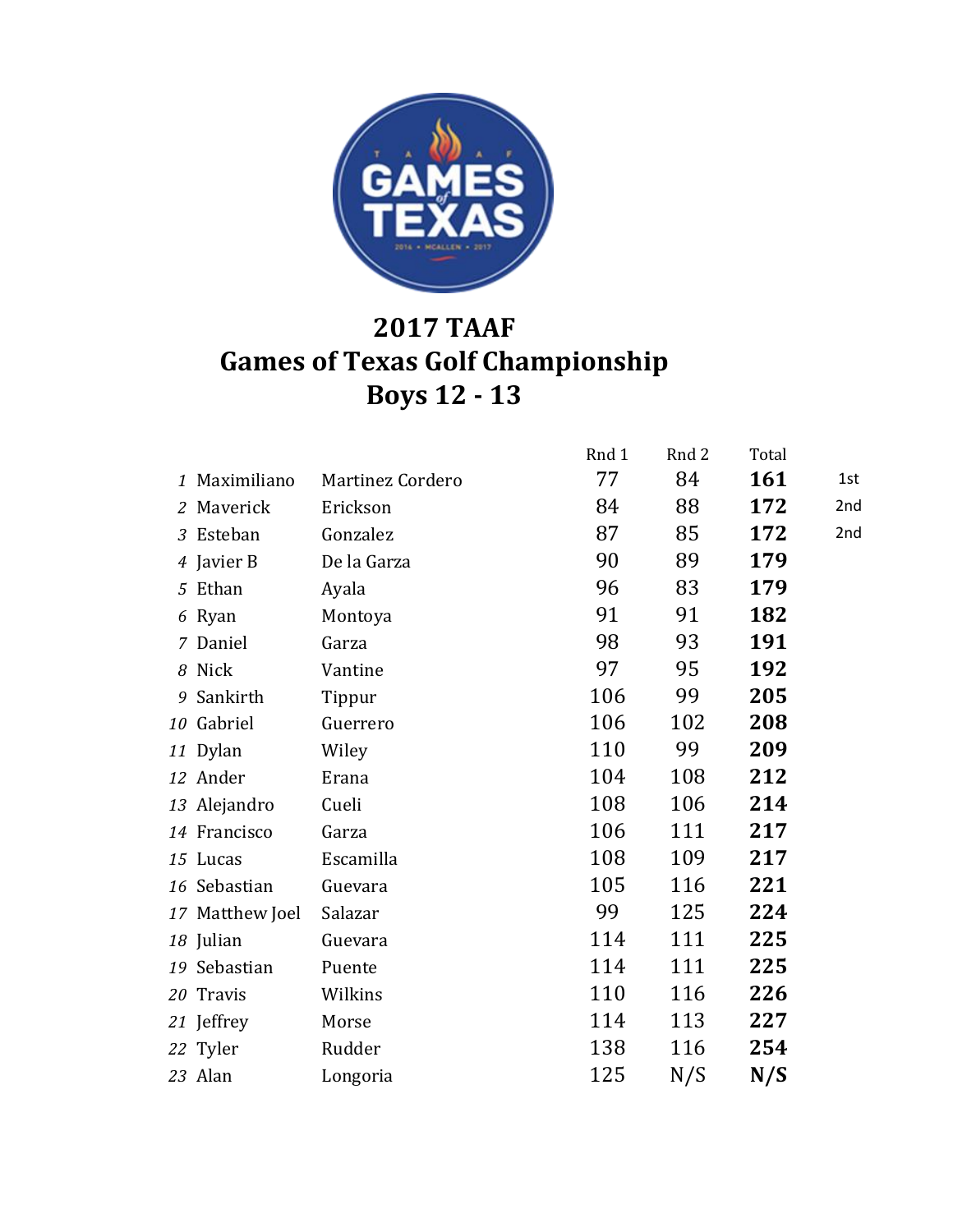## **Games of Texas Golf Championship Boys 14-15**

|              |               | Rnd 1 | Rnd 2 | Total |     |
|--------------|---------------|-------|-------|-------|-----|
| 1 Peyton     | Vos           | 83    | 78    | 161   | 1st |
| 2 Jonathan J | Guerra        | 80    | 82    | 162   | 2nd |
| 3 Roberto A  | Rodriguez     | 83    | 87    | 170   | 3rd |
| 4 Daniel     | <b>Branca</b> | 88    | 83    | 171   |     |
| 5 Charles    | Price         | 83    | 91    | 174   |     |
| 6 Justin     | Ochoa         | 91    | 83    | 174   |     |
| 7 John       | Mata          | 93    | 83    | 176   |     |
| 8 Alex       | Guerra        | 90    | 87    | 177   |     |
| 9 Dylan      | Killelea      | 90    | 87    | 177   |     |
| 10 Ethan     | Lee           | 84    | 97    | 181   |     |
| 11 Raul      | Gonzalez      | 95    | 87    | 182   |     |
| 12 Ryan      | Bagwell       | 100   | 87    | 187   |     |
| 13 Cameron   | Palomin       | 96    | 94    | 190   |     |
| 14 Derek     | <b>Nasis</b>  | 98    | 97    | 195   |     |
| 15 Ben       | Garza         | 89    | 112   | 201   |     |
| 16 Diego     | Juarez        | 93    | 109   | 202   |     |
| 17 Ryan      | Venecia       | 96    | 109   | 205   |     |
| 18 Maddox    | Heller        | 104   | 102   | 206   |     |
| 19 Chris     | Villarreal    | 104   | 102   | 206   |     |
| 20 Mark      | Wilkins       | 112   | 124   | 236   |     |
| 21 Matt      | Gonzalez      | 131   | 126   | 257   |     |
| 22 Darian    | Gonzalez      | N/S   | N/S   | N/S   |     |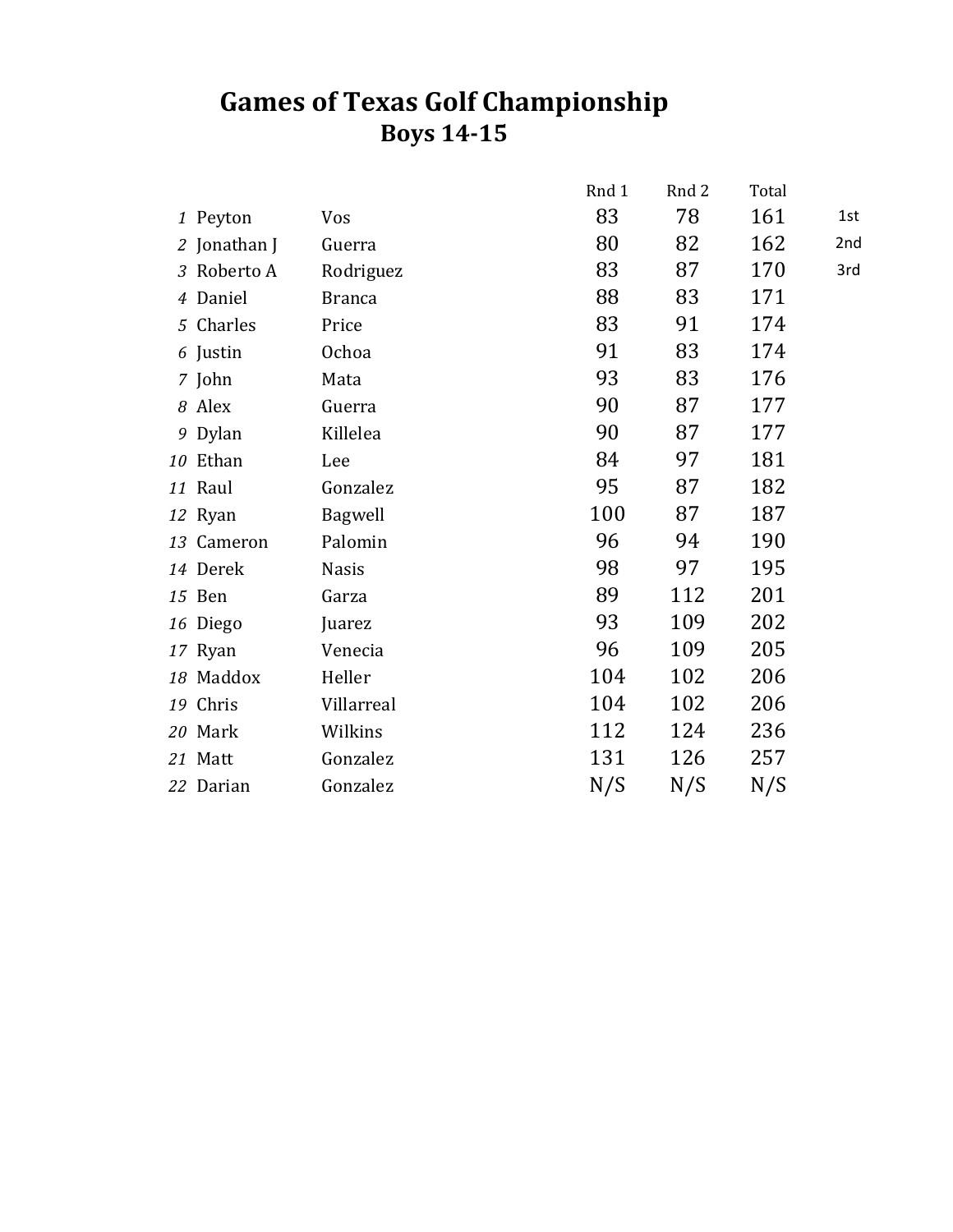## **Games of Texas Golf Championship Boys 16-18**

|               |           | Rnd 1 | Rnd 2 | Total |     |
|---------------|-----------|-------|-------|-------|-----|
| 1 Santiago    | Garcia    | 75    | 71    | 146   | 1st |
| 2 Junmin      | Lee       | 77    | 73    | 150   | 2nd |
| 3 CW          | Phillips  | 74    | 78    | 152   | 3rd |
| 4 Dylan       | Martinez  | 79    | 73    | 152   |     |
| 5 Andy        | Cortez    | 79    | 76    | 155   |     |
| 6 Lucas       | Abbott    | 75    | 83    | 158   |     |
| $7 \text{ L}$ | Chavez    | 77    | 81    | 158   |     |
| 8 Bradley     | McCaleb   | 86    | 77    | 163   |     |
| 9 Austin      | 0'Brien   | 82    | 82    | 164   |     |
| 10 Jacob      | Flores    | 85    | 80    | 165   |     |
| 11 Tyler      | Pena      | 81    | 86    | 167   |     |
| 12 Christian  | Rodriguez | 84    | 83    | 167   |     |
| 13 Quinlan    | Vos       | 83    | 85    | 168   |     |
| 14 Marco      | Gonzalez  | 89    | 79    | 168   |     |
| 15 Vincent    | Tavarez   | 83    | 88    | 171   |     |
| 16 Ethan      | Galvan    | 79    | 93    | 172   |     |
| 17 Ross       | Gonzales  | 89    | 85    | 174   |     |
| 18 Jordan     | Vargas    | 93    | 98    | 191   |     |
| 19 Danuiel    | Yznaga    | 96    | 95    | 191   |     |
| 20 Jesus      | Flores    | 102   | 98    | 200   |     |
| 21 Alan       | Salinas   | 108   | 110   | 218   |     |
| 22 Rigoberto  | Rodriguez | 127   | 115   | 242   |     |
| 23 Pablo      | Hernandez | 91    | N/S   | N/S   |     |